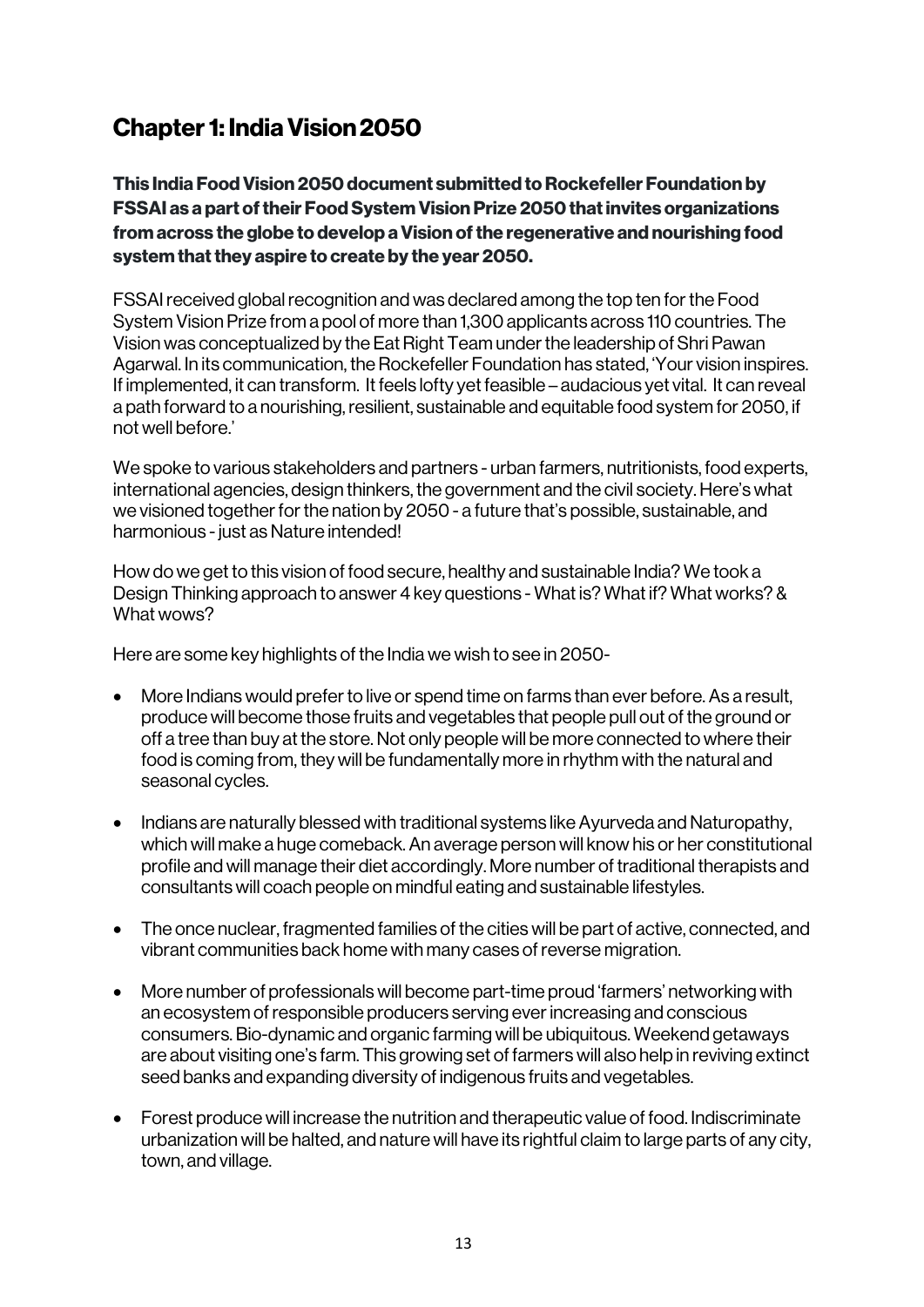- Unlike the fast food era, the cooking will be slower with emphasis on preserving the nutrition level of the food. Even the cooking technique will be shifted to more traditional ways like outdoor stone ovens, surrounded by shady herb gardens.
- There will be cafes and juice bars in every park.
- People will be encouraged to share their meals and work up a good sweat at these parks and arboretums.
- Many native species of trees will be revived and along with several species of birds, insects and animals will make a comeback. There will be robust activism in preserving natural forests and ecosystems. In cities people would grow their personal supplies of vegetables in balconies, terraces, gardens, and community farms.
- Buying local will get the citizens significant energy credit points. Treating oneself to expensive and exotic fruits or vegetables will only be an occasional indulgence. Buying local and seasonal will be the norm and very few people will see merit in doing otherwise.

# What is? -A glimpse of the current trends and projections

#### Population

India's population is projected to be around 1.64 billion by 2050, one sixth of the world's population.

### **Malnutrition**

Quarter of children and adolescents in the country are stunted; more than 50% of women of reproductive age group and children are anaemic; overweight and obesity has doubled over the last decade in both rural and urban areas. Further, one in ten school-age children and adolescents are pre-diabetic. The country faces huge economic loss due to food borne diseases (FBD) – going up to 0.5% of GDP. It is estimated that in a business as usual scenario, number of cases of FBDs in India would increase from 100 million (in 2011) to about 150-177 million (in 2030) with children under-5 being most vulnerable.

### Poor Diet

The Indian diet is predominantly cereal based (rice and wheat), protein-deficient, lacking in fruits and vegetables and rising consumption of fats and sugars. Per capita per day consumption of calories is still lower than the global recommendations (2500 kcal/day) and is unequally distributed across regions, gender, and age-groups. Simple carbs contribute majorly to these calories while proportion of protein, fats and vegetables is minimal. Consumption of refines oils and sweeteners is disproportionate. Low ratio of price/100 kcal of cereals as compared to milk and meat is a major reason for Indians eating a cereal centric diet.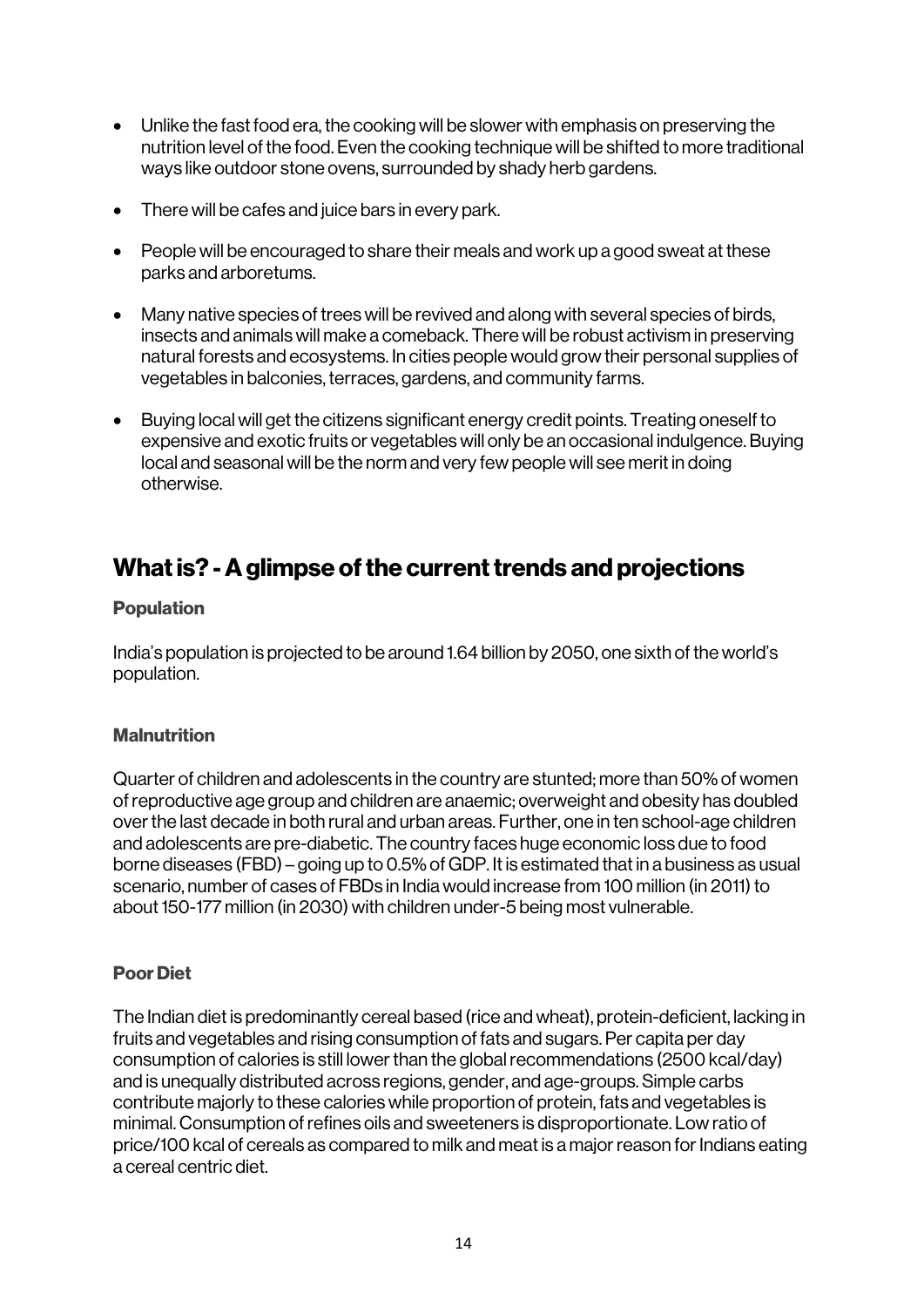### Food Waste

An average of 20 percent of food being wasted in the country. Lack of warehousing, processing and cold storage facilities are the key reasons for food wastage. Fruits and vegetables (40%), milk (40%) and meat (20%) are the ones wasted the most in the sector. Given the high nutritional deficiency in India, reducing this waste needs to be addressed on priority.

#### Safety & Hygiene

Microbial contamination especially of milk, meat and fruits and vegetables, improper temperature control and adulteration are key issues.

#### Environmental Degradation

Food sector is the biggest contributor of plastics in the country. High use of pesticides and chemicals in farming, mono-cropping patterns (rice and sugarcane) contribute to depleting water tables and burning of rice stubbles as source of air pollution have already become serious challenges for the country.

#### Livelihood and Employment

Food sector directly and indirectly employs about 2/3rd of all Indians. Much of this workforce are migrants who have been quit farming to move to urban centres.

A mass reverse migration due to COVID-19, effecting nearly 10 million migrant workers, may throw up unique challenges.

## What if? -The 'Eat Right Movement ' transforms India's food environment?

Eat Right Movement has an ambitious vision of transforming India's food environment. It adopts a judicious mix of regulatory, capacity building, collaborative and empowerment tools and combines supportive actions to its primary regulatory mandate. It adopts a 'food systems approach' to address the issues in a holistic manner.

To achieve this vision, these things need to happen:

Robust food regulatory system that includes setting science-based, globally benchmarked standards, credible food testing, surveillance, and enforcement activities. Setting standards on use of excess salt, sugar and fat; use of recyclable plastics and tougher implementation of safety and health standards.

**Finest hygiene and sanitation standards** across the value chain through a graded approach. Capacity building through training and certification for all businesses including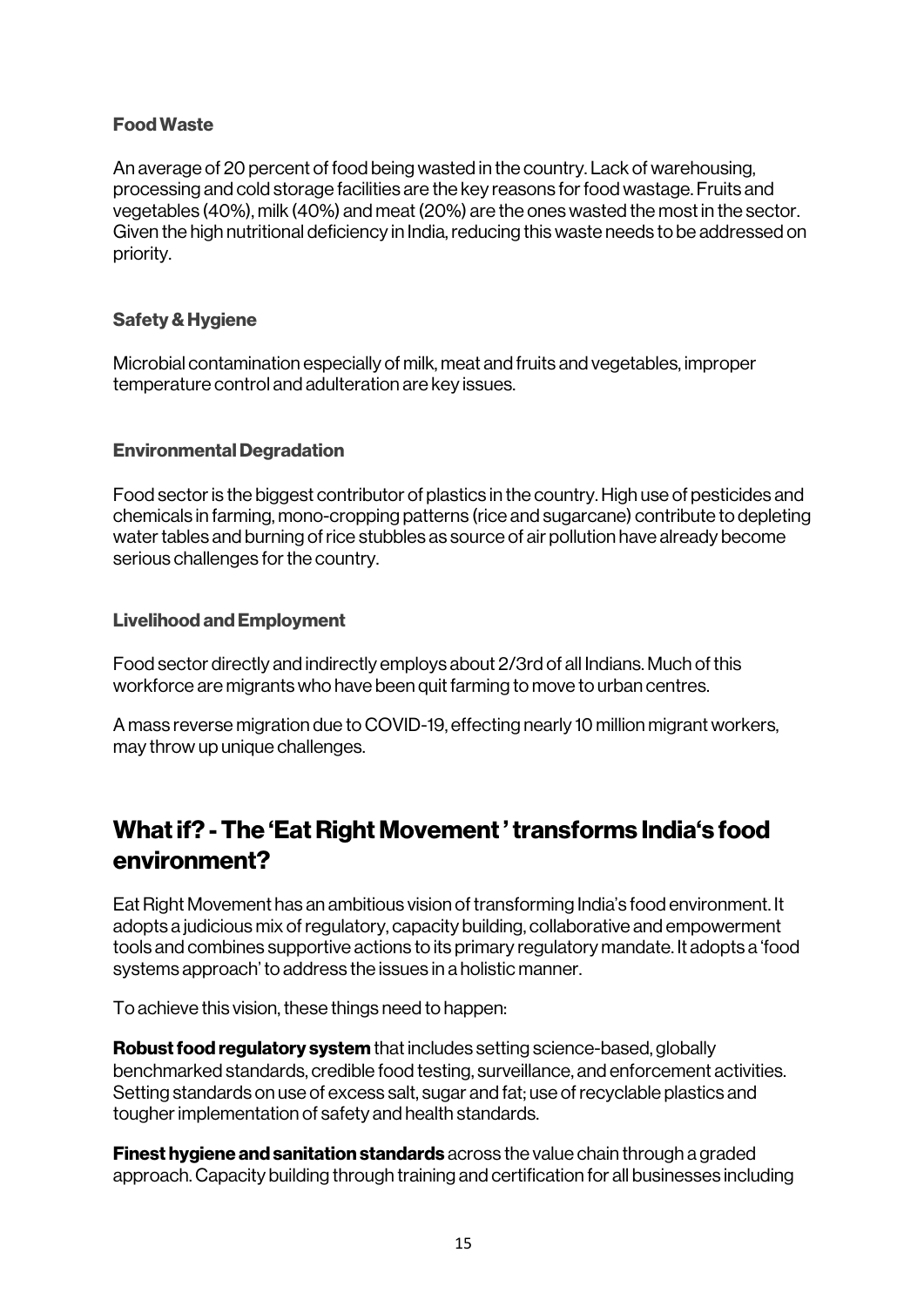unorganized micro food vendors, hygiene ratings for medium and small businesses, and organizing vendors in clean clusters and hubs.

**Conscious consumption** by changing food environments by taking a settings-based approach and targeting people at home, school, workplace and outside through training and capacity building and generating awareness.

**Mass mobilization and behavioural shifts** to nudge citizens to eat right and waste less. To initiate a people's movement to create demand side push for safe food, healthier and suitable diets is needed.

**Produce enough without destroying the environment** our primary farm production could be driven by small-scale farmers, connected through agri-food value chains, benefiting from economies of scale. Integration of traditional knowledge with new technologies and robust logistics would provide eco-friendly solutions. A communitydriven approach could create self-sufficient local food ecosystems reducing storage and transport costs and post-harvest losses. The majority of farmers in India are engaged in organic farming using a wide variety of alternatives to chemical fertilizers to enrich soil. Drip irrigation and water harvesting could be mainstreamed and help India to achieve zerowater wastage. The production of crops could shift to millets, traditional food crops and regional grains as per local needs. The food industry would need to transform to accommodate small scale production units resulting in self-sustaining local economies with minimal environment consequences.

**Ensure food security for all.** Food-based schemes for the vulnerable already caters to around 230 million people covered under the National Food Security Act. However, how long would such schemes scale to feed an ever-increasing population? Encouraging people to be self-sufficient and give them access to nutritious and affordable food without increasing burden on the government, is the need to the hour.

**Provide adequate and proper nutrition** by scaling production of large variety of healthy foods that are also affordable. That would reduce the need for food fortification and artificial additives. Shifting the consumption behaviors toward low salt, low refined sugar with elimination of trans fats is also needed.

A shift towards personalized diets can be anticipated due to increase in purchasing power and technology-led platforms. Consumption of regional, local and seasonal produce could be the norm. A rejuvenation of traditional culture emerging from Ayurveda can be expected. A food culture of traditional, indigenous and aligned with India's ancient wisdom of Ayurveda can be mainstreamed through small-scale local entrepreneurs.

Smart packaging and labeling systems could not only deliver fresh and healthy food, it could educate people on amount of refined salt, sugar and oils. Moreover, subsidies and tax-cuts for healthier food options, particularly plant-based, local, regional and seasonable wholefoods could be provided. Unhealthy and processed food could be taxed to extinction!

Adopted sustainable diets and conscious consumption to maintain a resilient food system in the future. Its key components could include production and consumption of local and seasonal foods that not only help in reducing greenhouse gases but also encourages regional trade practices.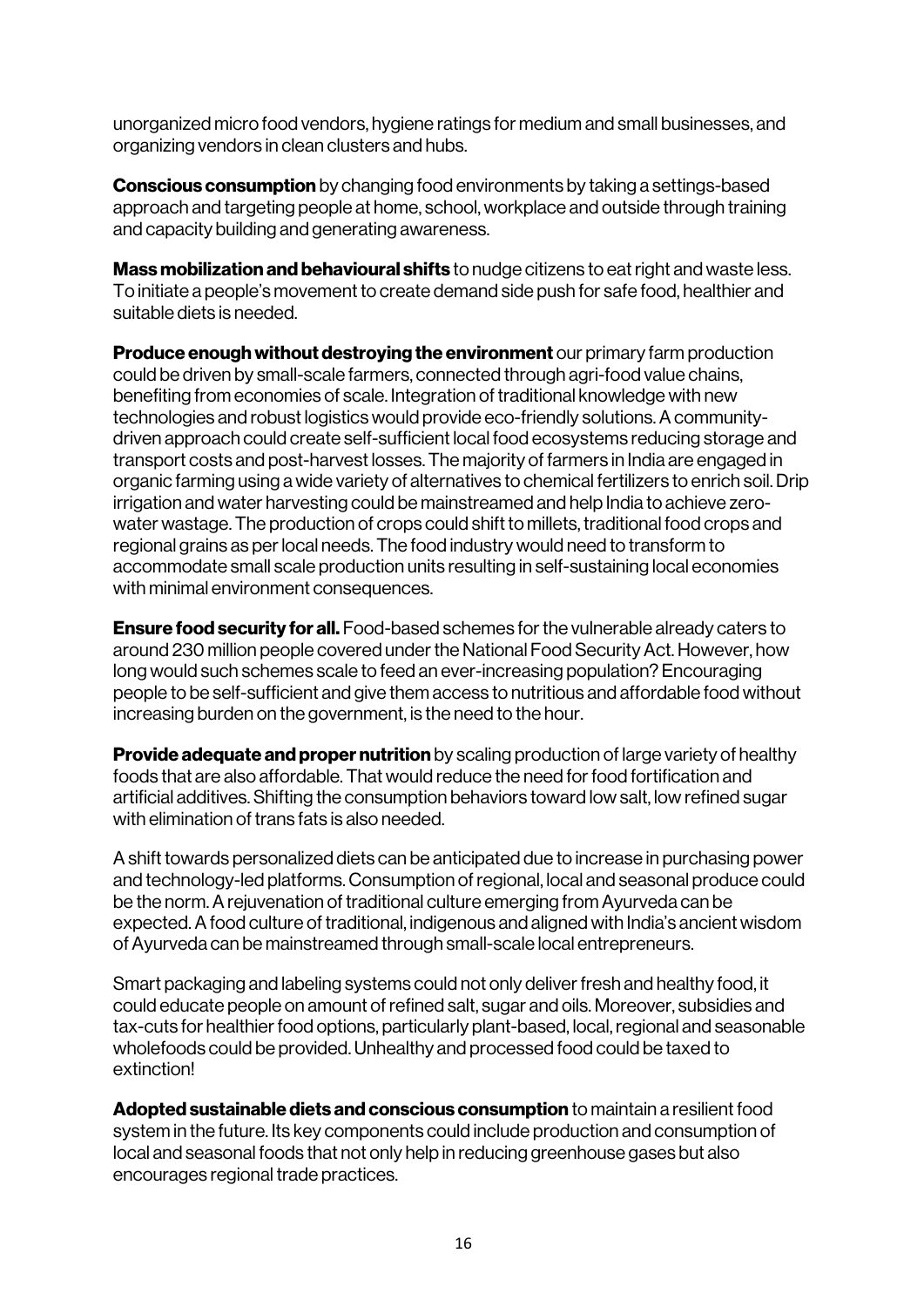Our production policies can ensure judicious land and water use for agricultural production, prescribing crops by region for maximum productivity, allowing only organic farming and biological solutions to control of pesticides. Furthermore, policies could limit food loss along the food value chain. Community-level practices could great reduce waste and promote recycling and reuse. Policies to encourage regional trade practices could be effective.

**Sustainable economic costs and pricing models** could improve wages thereby improving purchasing power and reducing rural distress. With more rural money, growth of local economies that are majorly driven by female workforce, could result in community level development, bridge the gender gap and promote equitable economic growth. Additionally, with efficient agricultural operations and with the use of technology, a substantial section of the labour force could move up the ladder and be employed in allied activities, logistics, supply chain and food processing.

Eliminated Food Borne Diseases (FBD) through stringent laws and robust recall mechanisms and consumer awareness eliminate FBD. This could reduce an economic burden of more than 0.1% of the GDP.

**Technology made possible** like big data, Internet of Things, block-chain, agricultural biotechnology, and artificial intelligence & Machine Learning became mainstream and affordable.

The data gathered from farms and food distribution networks could enable better traceability of food, quantification of the impact on the ecosystem and helped eliminate food wastage and over-production. Such technology could be used by resource-poor small and marginal producers. A rental market for farm machinery with women's self- help groups (SHGs) jointly owning and leasing out machines. Additionally, more organizations like Gold Farm would be set up that use Farming as a Service (FaaS) model where farm equipment can be hired through cell phones or call centers.

Smartphones and body wearable devices could provide personalized information to monitor diet-linked health parameters.

Micro-irrigation technologies and Community irrigation facilities such as water user groups for farmers could help judicious use of water resources.

To enable the current workforce to effectively transition to the envisioned technological changes in the future food system we'd need an enabling environment for entrepreneurial ventures and create data repositories on all aspects food, encompassing traditional recipes, taste/flavour, nutrition, and health.

Big Data networks could be used to build Dynamic Pricing Models. Rich algorithms that allow equitable 'Return on Investment' on any crop. This would greatly encourage all kinds of farmers (big/small) in growing diverse crops and crop species.

'Whole of the Government' to 'whole of society approach'. Government policies are critical to creating an enabling environment to ensure safe, healthy and sustainable diets. Currently, the Food Safety and Standards Authority of India (FSSAI) is India's apex food body with a mandate to ensure safe and wholesome food to all citizens at all times. Its mandate is gradually being expanded for improved multi-sectoral and multi-issue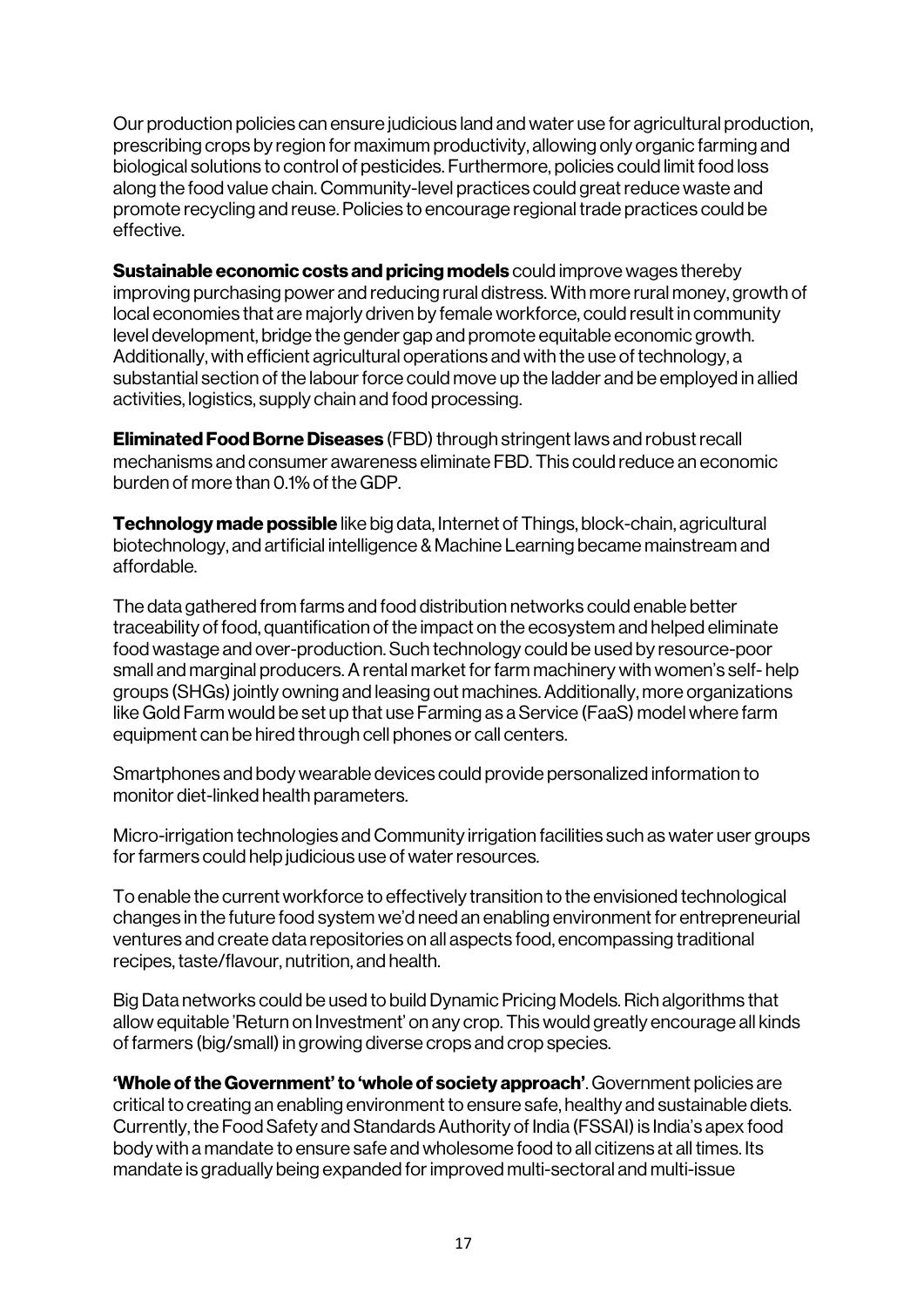coordination. This could be renamed as the 'Food Authority of India' and take not only 'whole of the Government', but 'whole of society approach' in dealing with issue of food in a holistic and integrative manner for inclusive, equitable and sustainable food system to achieve the Sustainable Development Goals (SDGs).

Built strong networks and partnerships. Eat Right movement is one such programme that requires convergent action in order to overcome all the barriers to improve health of the citizens.

It's numerous platforms could scale to engage a larger diversity of stakeholders and benefit from their technical expertise. It must continue to grow its various platforms like network of professionals in food and nutrition (NetProFaN) to leverage the expertise of professionals in reaching out to consumers with scientifically sound messages; its network of scientific organizations (NetScOFaN) to participate in standard-setting processes; and a consumer organization network (NetCOFaN) to communicate consumers' concerns to the food authority and vice versa (Figure 1).



*Figure 1. 1: The Whole of Society Approach*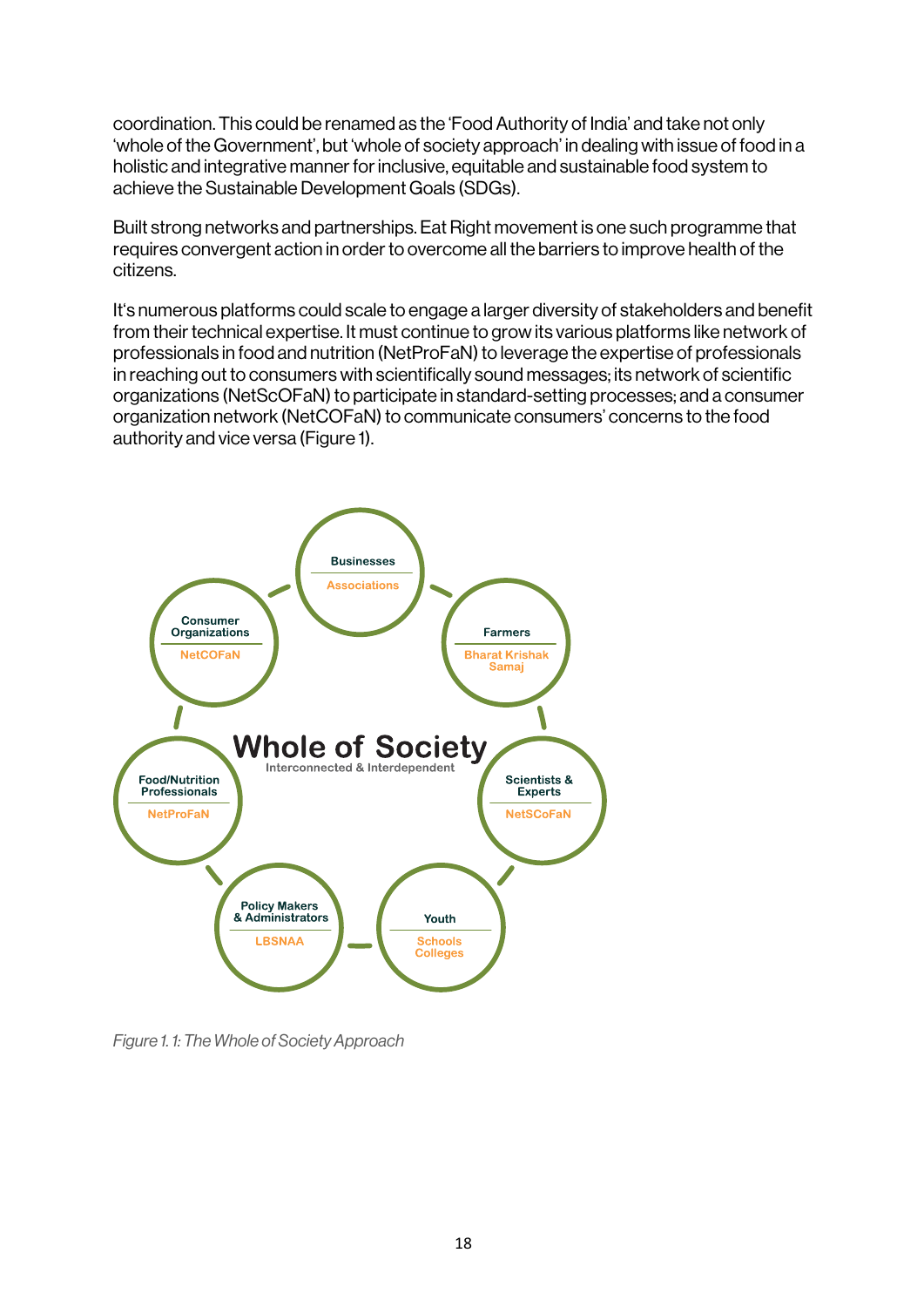# What works? -This is how people are making it happen!

Here are 2 short case studies to show how our Systems Approach has worked in the real world.

**Eat Right follows a graded approach** to working with industry that focuses on promoting a culture of self-regulation among businesses, working with the informal food sector, and developing and harnessing a private sector food ecosystem. Along with this, large-scale capacity building through private players is an effective strategy to improve the quality of food served by these businesses.

'Kalpavriksha' programme was launched by Marico Industries with a focus on enhancing farm productivity of Coconut Farmers. It resulted in 13% increase in yields. Training & Awareness programmes propagating scientific farm practices were conducted with on field support provisions. This program also promoted water conservation practices in farms.

**Mondelez India's** Cocoa Life program covers a wide spectrum of activities starting from supporting Cocoa agriculture research at Universities in South India, producing quality planting materials, offering free technical advice to farmers through a massive farmeroutreach program, farm-gate procurement of Cocoa beans from the farmers eliminating middlemen, promoting drip irrigation and undertaking community programs like women training, school support and tribal farmers support. Program has successfully enrolled over 3000 marginalized tribal farmers into cocoa planting creating livelihood opportunities for them. Over 5500 children in the remote cocoa communities are benefited through schooling infrastructure.

## What wows? – Our Vision for India in 2050

Instead of a dystopian outcome, of food being fed out of tubes in premixed nutritional format, we will move to far more natural, flavoursome, safe and healthy food for all. Closer to nature, as nature intended.

A nation where we manage to beat hunger and malnutrition forever. There will be food security for all as a fundamental right.

We will have local self-governance with community ownerships - central and state governments will help with larger logistics, health, policies, training and certification, and other facilitation like exports. Government labs will also help with Data and Analytics, crop distributions, crop health and diversity, acquiring Geographical Indicators (GIs) and adjusting Pricing Models (Figure 2).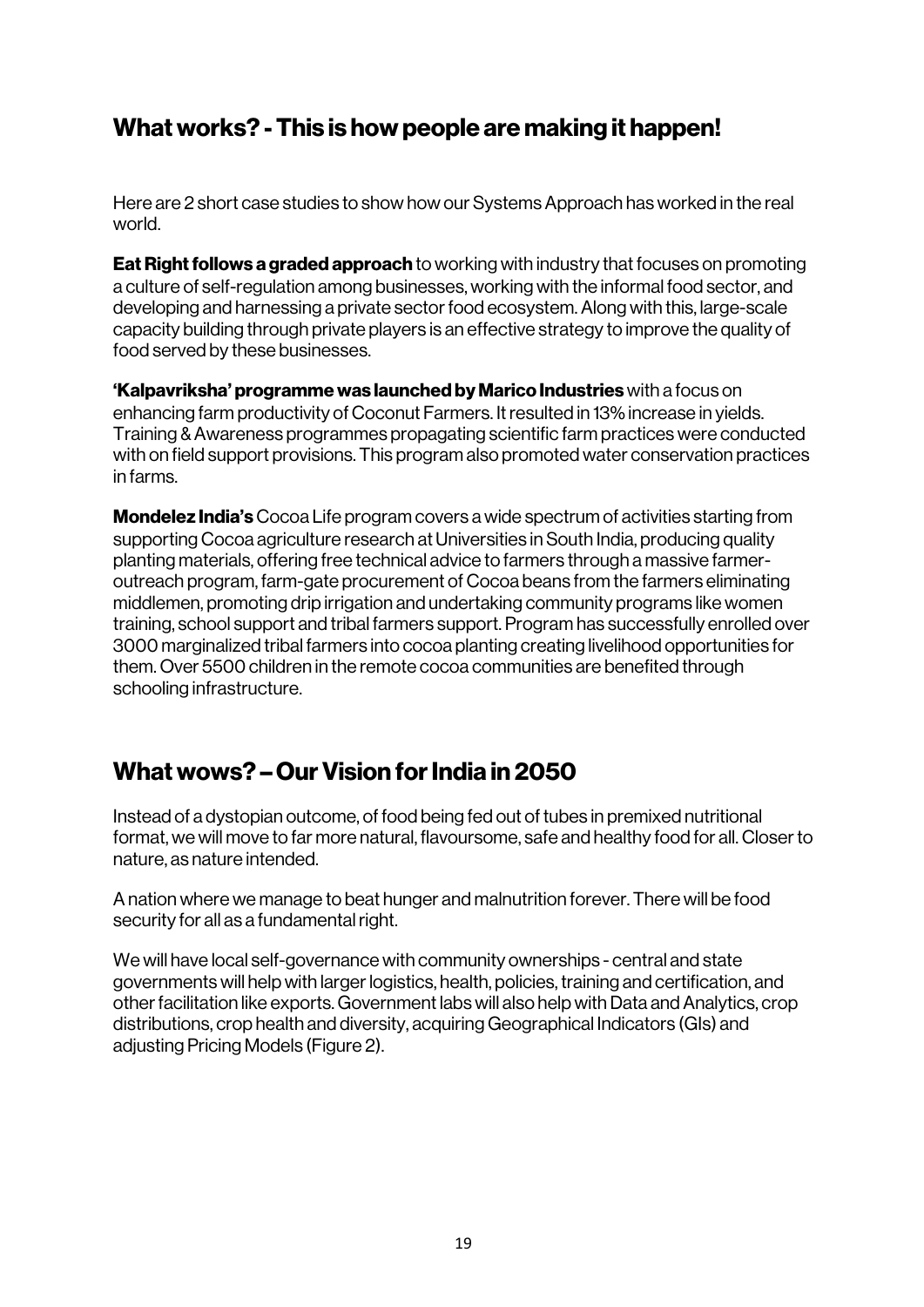

*Figure 1. 2: Key Concepts for Vision 2050*

Even the financial models can be re-imagined and reinvented. Instead of 'money' we can have credits. All work obligatory or voluntary will earn people more credits where complex algorithms will help define credits of the work done based on many factors.

Workplaces will change significantly. Each citizen will typically have 2 jobs - primary and secondary. Where they could earn credits from your secondary role that must contribute to your local communities. People can acquire new skills by taking weekend classes and by doing voluntary works.

Pricing of a product will be affected by how far produce travels from its origin. There will be no more incentives to grow only a certain variety of a crop - special algorithms calculate credit pricing so that local varieties are as profitable as any other.

Government can suggest a percentage of the produce/crop that can be used for local needs, a certain percentage that can be shipped to nearby or needy states, and another percentage that can be exported or stored or processed for emergency use. There is also a percentage that is left for the birds and other animals.

People will be encouraged to travel to enjoy local flavours rather than import them. Imported food cost more as energy miles are added on every item shipped.

In fact we imagine the whole concept of a city been changed - it is more about history and historical artifacts rather than business. With the advent of high bandwidths, modern transportations - people can moved on from cities, being truly location independent.

Food packaging and transport will slowly become more natural, reusable and trackable. Transport modules (of varying sizes) will be powered by solar and other renewable energy sources. They will maintain natural humidity and temperature of the produce. Number of miles traveled will be constantly updated and tracked which can be collated and shared